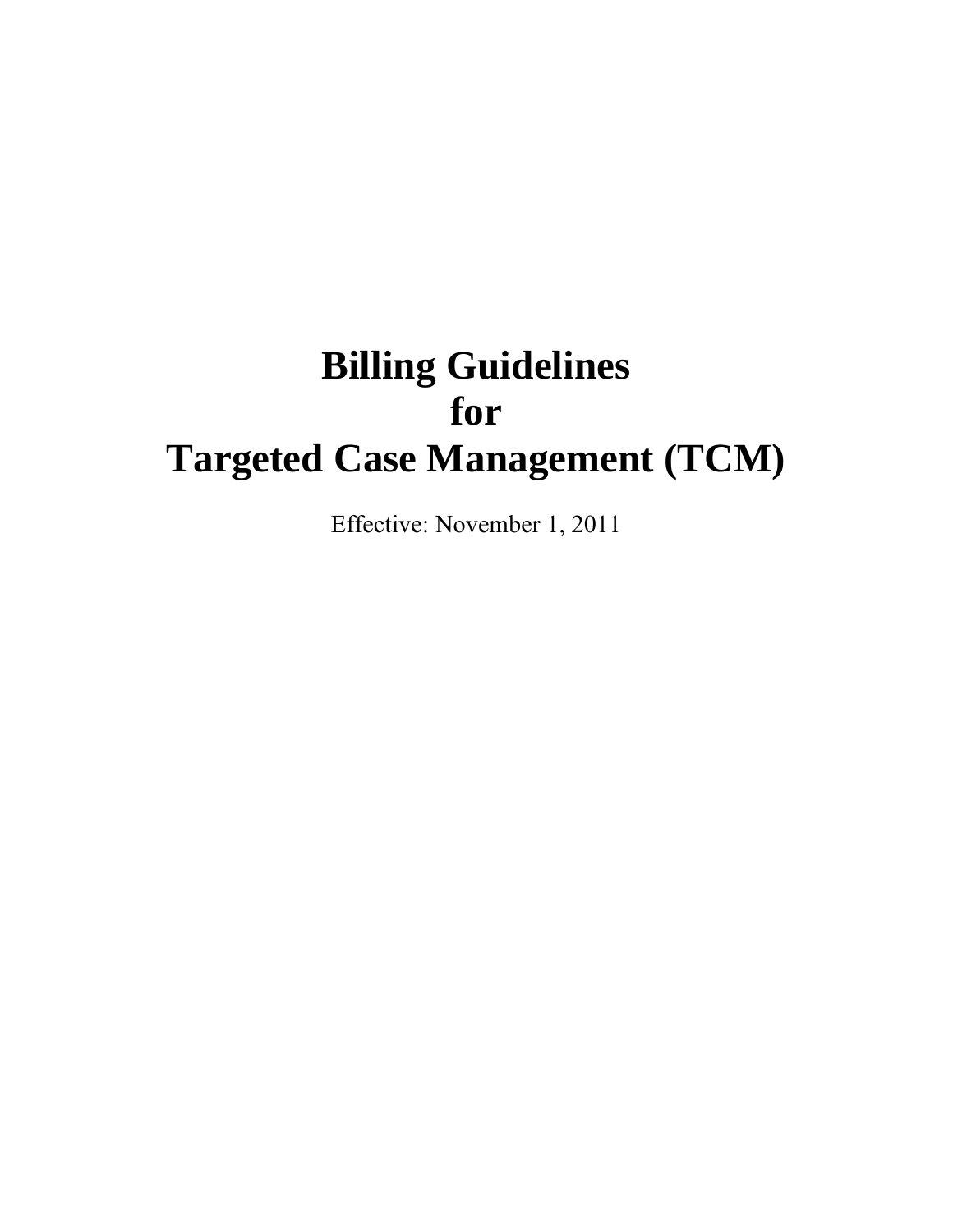# **Billing Guidelines for Service Coordination funded by Medicaid as Targeted Case Management (TCM)**

# **1. Service Coordination funded by Medicaid as TCM:**

Service coordination is defined §2.553 of rules governing Service Coordination for Individuals with Mental Retardation (40 TAC Chapter 2, Subchapter L).

Service coordination funded by Medicaid as TCM includes:

- Basic Service Coordination: Service Coordination performed in accordance with 40 TAC Chapter 2, Subchapter L, for a Medicaid-eligible individual who has been assessed as having more than one need and who is not residing in an ICF, including a state supported living center (SSLC) or enrolled in a Medicaid waiver program.
- Service Coordination HCS or TxHmL Program: Service Coordination for individuals enrolled in the Home and Community-based Services (HCS) program or Texas Home Living (TxHmL) program in accordance with 40 TAC Chapter 9, Subchapter D or Subchapter N.

If an individual is a Medicaid recipient and eligible for service coordination, the local authority (LA) determines frequency, duration and intensity of the service coordination that the individual will receive. The LA must document in the individual's plan of services and supports or person-directed plan (PDP) the results from the evaluation including the individual's choices and outcomes (or legally authorized representative (LAR), on the individual's behalf); the specific services and supports to be provided by community providers; and the frequency, duration and intensity of service coordination.

Service coordination must be provided in accordance with the individual's plan of services and supports. If an individual's needs change, the LA must consult with the individual (or LAR, on the individual's behalf) and revise the individual's plan, as appropriate, and/or adjust the frequency, duration and intensity of service coordination. The LA may provide crisis prevention and management prior to documenting the service in the individual's PDP or plan of services and supports. The LA terminates service coordination for an individual if the individual (or the LAR on the individual's behalf) no longer desires service coordination or the individual no longer meets the eligibility criteria for service coordination as set forth in §2.554 of rules governing Service Coordination for Individuals with Mental Retardation (40 TAC Chapter 2, Subchapter L).

# **2. Definitions:**

- a) **Collateral** -- Any person directly associated with helping an individual achieve, or potentially helping an individual achieve, an outcome identified in the individual's plan of services and supports or PDP. For example, collateral may be a provider, teacher, family member, or neighbor.
- b) **Individual** A Medicaid recipient who has been determined eligible for service coordination.
- c) **Telemedicine** For purposes of Medicaid, telemedicine is the use of medical information exchanged from one site to another via electronic communications to improve a patient's health. Electronic communication means the use of interactive telecommunications equipment that includes, at a minimum, audio and video equipment permitting two-way, real time interactive communication between the patient, and the physician or practitioner at the distant site. Telemedicine is viewed as a cost-effective alternative to the more traditional face-to-face way of providing medical care (e.g., face-to-face consultations or examinations between provider and patient) that states may choose to cover. This definition is modeled on Medicare's definition of telehealth services located at 42 CFR 410.78. Note that the Federal Medicaid statute (Title XIX of the Social Security Act) does not recognize telemedicine as a distinct service.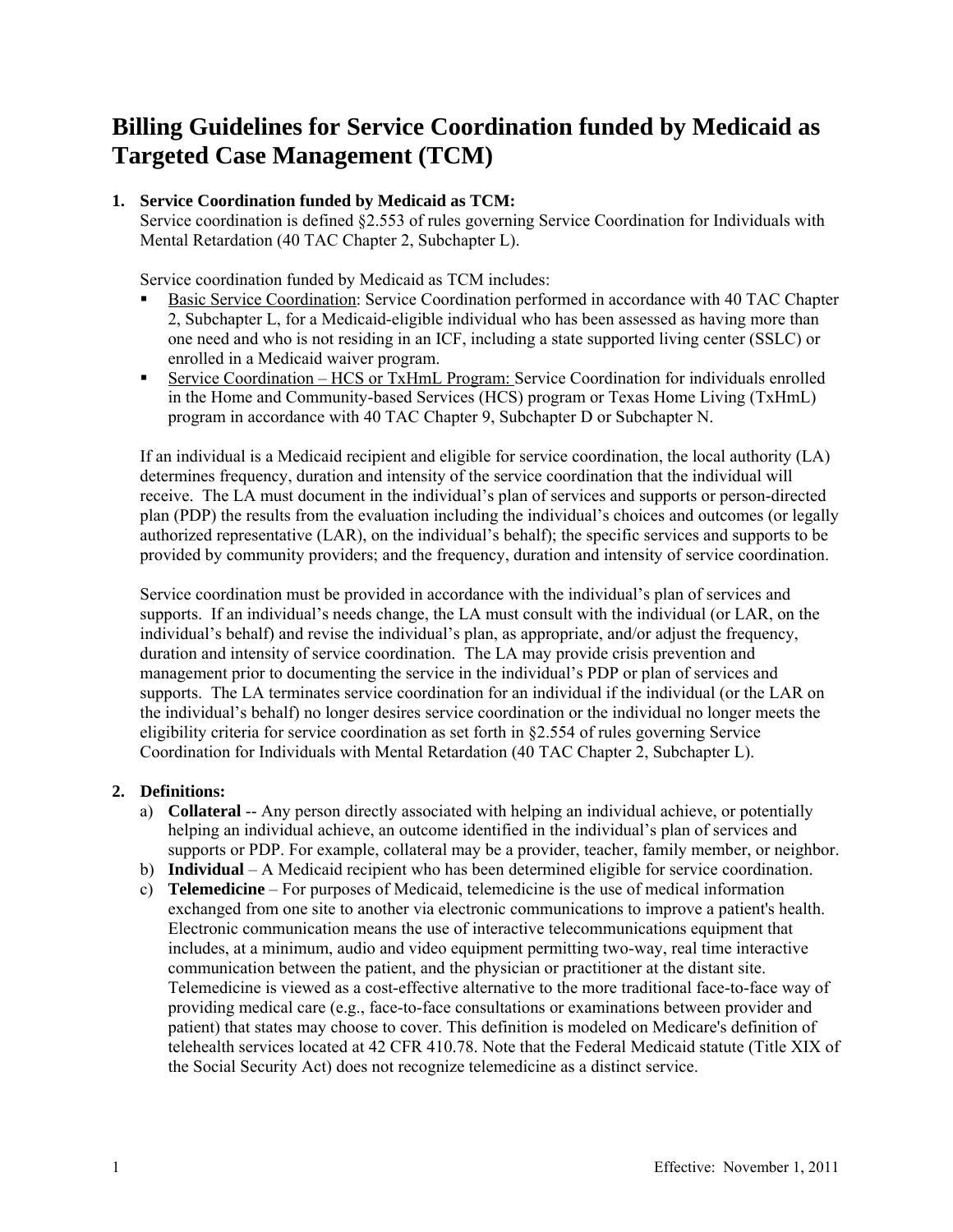#### **3. Required activities:**

- a) Provision of service coordination.
- b) Develop the PDP or plan of services and supports using person-directed planning that is consistent with the DADS' *Person Directed Planning Guidelines* and that describes:
	- the individual's desired outcomes:
	- the services and supports, including service coordination services, to be provided to the individual; and
	- the frequency (which must be at least every 90 days) and duration of service coordination to be provided to the individual.

# **4. Prohibited activities:**

- a) The LA staff person providing service coordination may not perform a provider function for the LA's provider operations.
- b) The LA staff person providing service coordination may not be a "relative" of the individual or have the same residence as the individual. ("Relative" is defined in §2.253 of rules governing Service Coordination for Individuals with Mental Retardation (40 TAC Chapter 2, Subchapter  $L)$ .)

#### **5. Encounter System:**

Service coordination funded by Medicaid as TCM is reimbursed by encounter. There are two types of encounters as follows:

a) Comprehensive encounter (Type  $\Delta$ ): A face-to-face contact with an individual to provide service coordination.

The comprehensive encounter is limited to one billable encounter per individual per calendar month. DADS will not authorize payment for a comprehensive encounter that exceeds the cap of one encounter per individual per calendar month.

b) Supportive encounter (Type B): A face-to-face, telephone, or telemedicine contact with an individual or with a collateral on the individual's behalf to provide service coordination. An LA is allowed up to three Type B encounters per calendar month for each Type A encounter that has occurred within the calendar month.

The Type B encounters are not limited to three per individual. Rather, the allowed Type B encounters may be delivered to any individual who needs a Type B encounter. These Type B encounters are allowable as long as the individual who received the Type B encounter also received a Type A encounter that same month. For example, Sam and Mary receive a Type A encounter in June. It is allowable for the LA to bill for one Type B encounter for Sam in June and five Type B encounters for Mary in June.

Payment for an individual's Type B encounter is contingent on that individual having a Type A encounter within the same calendar month.

Within the calendar month, the Type A encounter does not have to occur on a date before any of the Type B encounters occur.

# **6. Annual Cap of Type B Encounters:**

The annual cap for Type B encounters is calculated as the number of payable Type A encounter claims for the state fiscal year multiplied by three.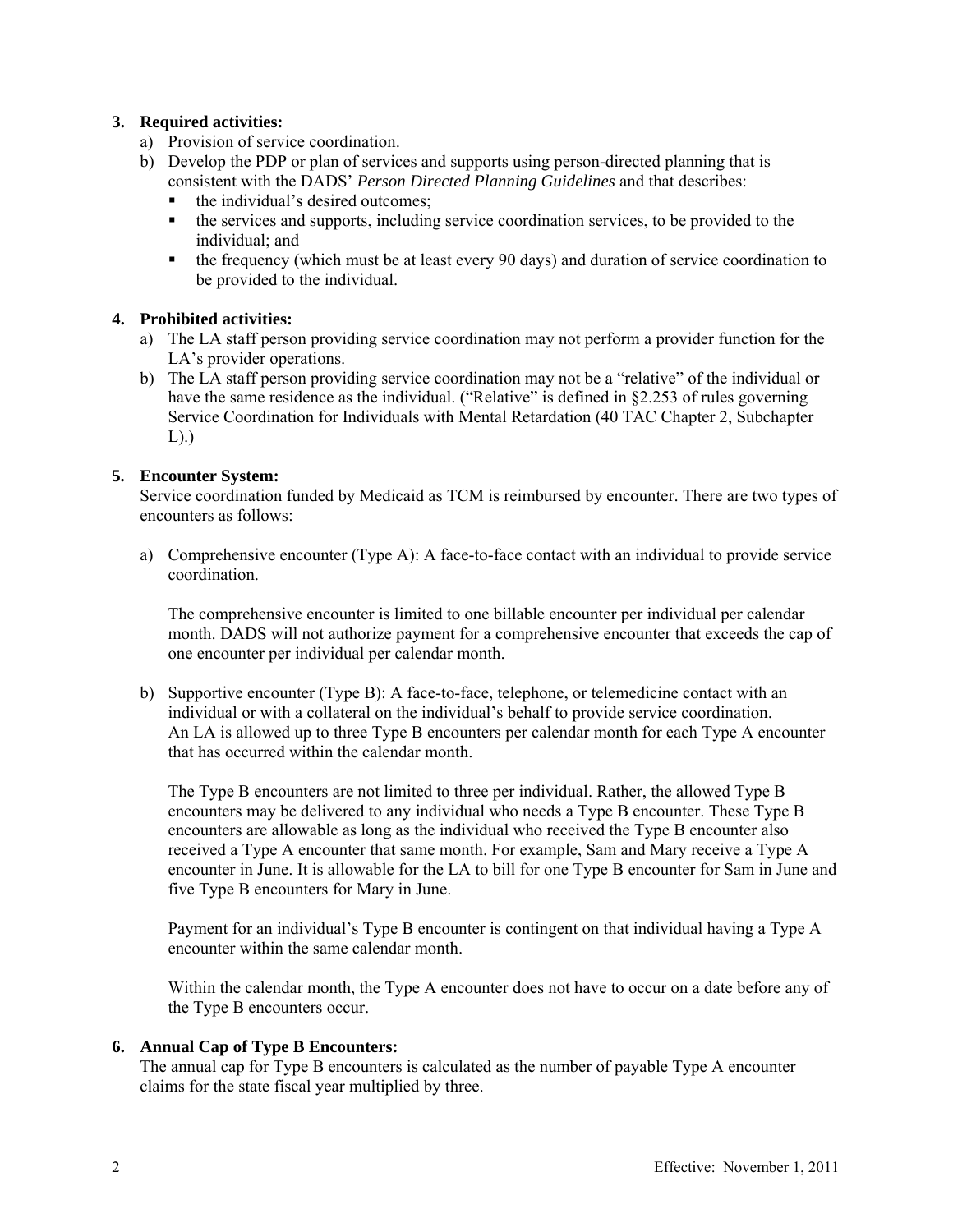### **7. Monthly and End of Fiscal Year Calculations and Recoupment:**

The Texas Medicaid and Healthcare Partnership (TMHP) will perform a monthly calculation process in which Type B encounters without a Type A encounter for the previous month are recouped. Multiple Type A encounters billed in a previous month for a given individual will be recouped. Recouped means that TMHP will deduct the owed amount from future encounter claim payments. *Please note:* Recoupments are only for claims in Paid status.

At the end of the state fiscal year, TMHP will perform another calculation process in which it matches the number of Type A encounters multiplied by three to the total number of Type B encounters in the system for the LA (this is not tied to a particular individual but is based solely on the number of Type A encounters multiplied by the number of Type B encounters). *Example:* If an LA bills 1000 Type A encounters, it is allowed up to 3000 Type B encounters per year.

DADS will provide each LA a monthly report which will include the total number of Type A and Type B encounters. This should help each LA track the number of Type A encounters to the number of Type B encounters.

#### **8. Eligibility for Service Coordination funded by Medicaid as TCM:**

To receive service coordination funded by Medicaid as TCM, an individual must meet the criteria described in §2.555(b) of rules governing Service Coordination for Individuals with Mental Retardation (40 TAC Chapter 2, Subchapter L).

#### **9. Reference document, law, rule, policy, etc.:**

- a) Medicaid Provider Agreement For The Provision Of Mental Retardation Service Coordination
- b) Current Performance Contract
- c) 40 TAC Chapter 2, Subchapter L (Service Coordination for Individuals with Mental Retardation)
- d) 1 TAC Chapter 355, Subchapter F (Reimbursement Methodology for Programs Serving Persons with Mental Illness and Mental Retardation)

#### **10. Qualified Provider of Service Coordination funded by Medicaid as TCM:**

 Only an entity designated as an LA by the executive commissioner of the Texas Health and Human Services Commission in accordance with Texas Health and Safety Code, §533.035, is a qualified provider of service coordination funded by Medicaid as TCM.

# **11. Qualified Service Coordinator:**

A qualified service coordinator:

- must be an LA employee who meets the qualification requirements described in §2.559 of rules governing Service Coordination for Individuals with Mental Retardation (40 TAC Chapter 2, Subchapter L); and
- may not be excluded from participation in federal health care programs.

# **12. Clarifications:**

- a) This service may not include transportation provided by the service coordinator.
- b) Service coordination funded by Medicaid as TCM may be provided to a Medicaid recipient who resides in a nursing facility licensed in accordance with Texas Health and Safety Code, Chapter 242, and who has been determined through a preadmission screening and resident review (PASRR) assessment to be eligible for specialized services.
- c) The documented need for multiple services is considered "two or more documented needs" as referenced in §2.554(a)(1) of rules governing Service Coordination for Individuals with Mental Retardation (40 TAC Chapter 2, Subchapter L).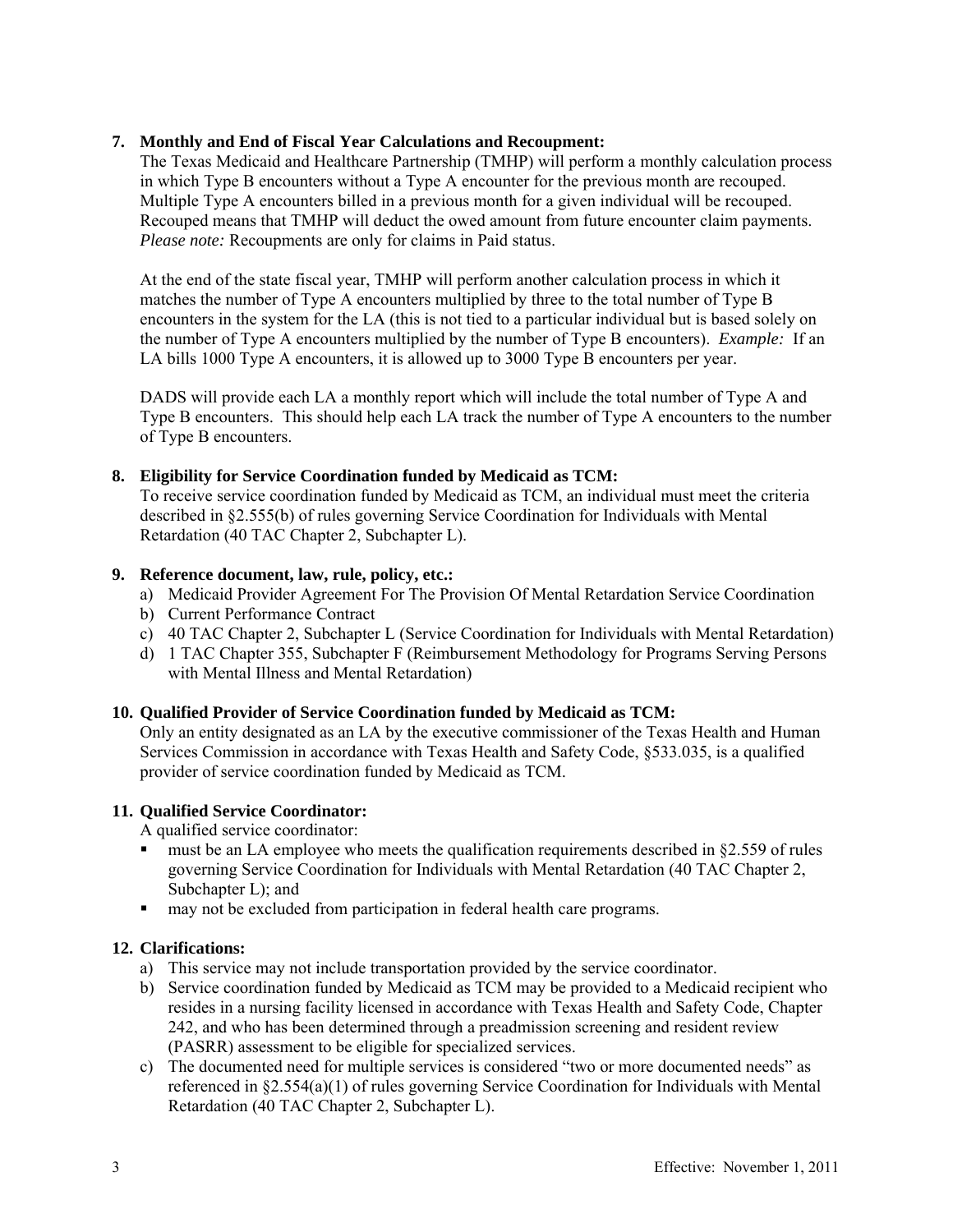- d) Meeting(s) for the purpose of the discovery process Identifying the individual's wants, needs, and desires for services/supports as part of the service planning process and the actual service planning team meeting where the plan of services and supports or PDP is developed or revised are allowable activities as long as the documentation clearly evidences that these activities were part of the service planning process.
- e) This service includes the coordination and monitoring of participation in a non-medical program for a specific individual who is eligible for service coordination funded by Medicaid as TCM.

#### **13. Data Warehouse Reporting Requirements:**

- a) Appropriate Encounter Services and Grid Codes refer to DADS FYs 2010  $& 2011$  Performance Contract, Attachment F (amended 9-1-2010). Applicable grid code 0351, Basic Service Coordination and Service Coordination for individual's enrolled in HCS or TxHmL**.**
- b) Critical Encounter Fields Enc\_Type\_Cd must be **F**, Face to Face, **T**, Telephone, or **E** Telemedicine (effective 9-1-2010). An Encounter Type value **T** is not sufficient **on its own** to produce or support an R014 assignment. Recipient\_Cds **1-7** will be allowed for valid encounters (effective 9-1-2010) but values **2**, collateral, Not Specified, **5,** collateral, family member or LAR only, or **7,** collateral, waiver provider only are not sufficient **on their own** to produce or support an R014 assignment.
- c) If crisis prevention and management is provided, the Crisis data field must be **Y.**

#### **14. Documentation necessary for verification:**

- a) A progress note or other documentation verifying the service was provided on the specified date.
	- I) The progress note includes a legible, written narrative for each encounter that describes the service and, at least every 90 days, includes information pertaining to the individual's progress toward outcomes or goals. The written narrative includes:
		- name of individual;
		- type of service coordination activity provided (e.g., assessment, service planning and coordination, monitoring, or crisis prevention and management);
		- date service coordination encounter occurred (month, day, year);
		- place of encounter;
		- **actual begin time and duration of encounter;**
		- detailed description of the encounter;
		- $\blacksquare$  for a supportive encounter (Type B), the name of person with whom the contact occurred and the relationship the person has with the individual and whether the contact is face-toface, by telephone, or telemedicine;
		- name and title of the service coordinator; and
		- signature of service coordinator (including credentials or job title as appropriate).
	- II) Elements noted above do not necessarily have to be contained within the narrative describing the encounter as long as they are contained within the progress note that also contains the narrative (e.g., billing strip).
	- III) The following are unacceptable as a description of the encounter in a written narrative:
		- $\blacksquare$  ditto marks;
		- references to other written narratives or progress notes using words or symbols;
		- non-specific statements such as "had a good day," "did OK," or "no problem today;"
		- statements that are repeated, photocopied or are otherwise identical to other written narratives, including "fill in the blank" statements;
		- a list of preprinted activities, such as a schedule or "check off" sheet;
		- a data collection sheet; and
		- a medication log.